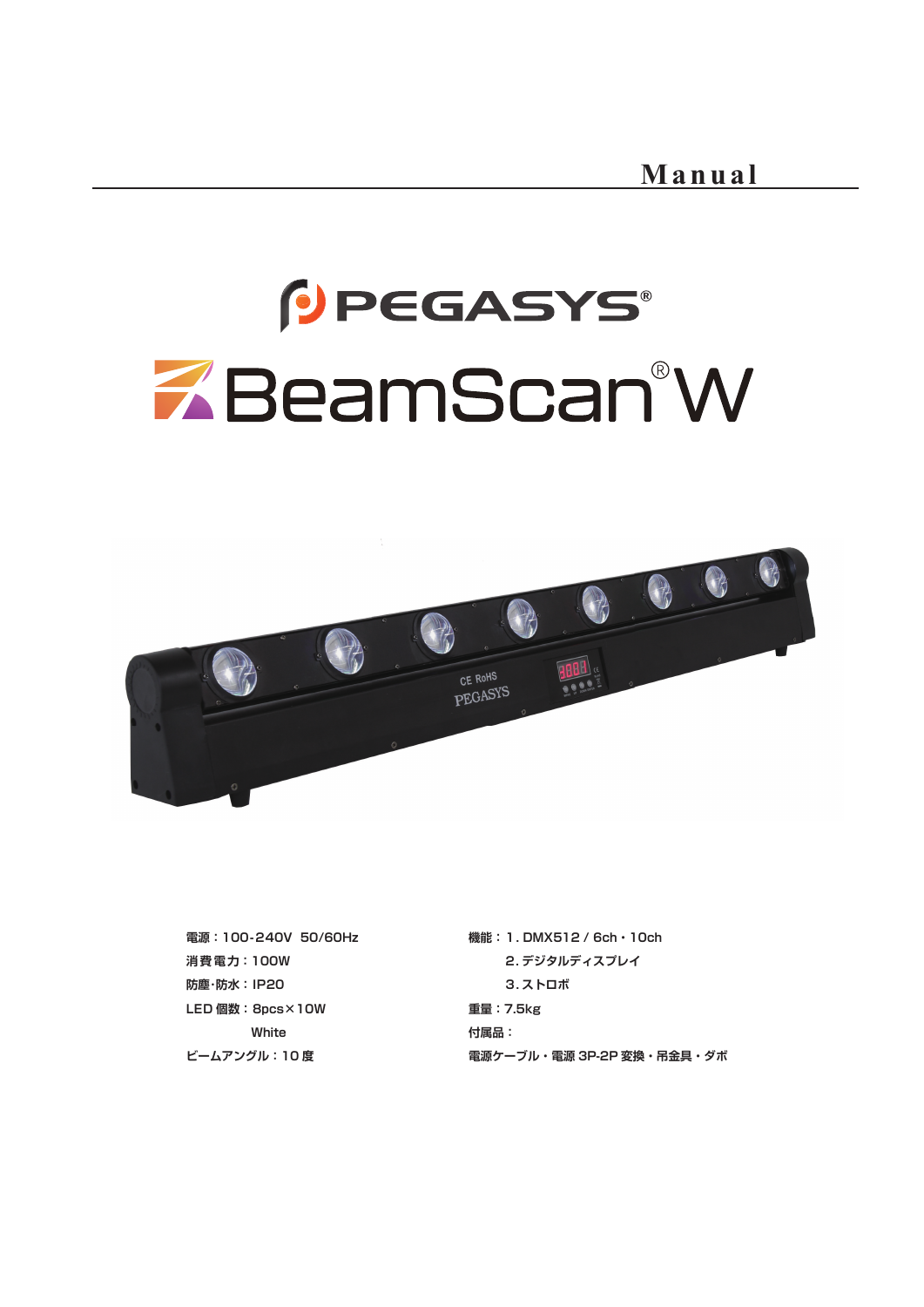#### BeamScanW

## ディスプレイパネルの操作方法



A(MENU)→メニューを順番に呼び出します。 B (UP) →メニュー番号、コマンドを順に呼び出します。 C(DOWN)→メニュー番号、コマンドを逆に呼び出します。 D (ENTER)→選ばれたメニューを選択実行、保存します。

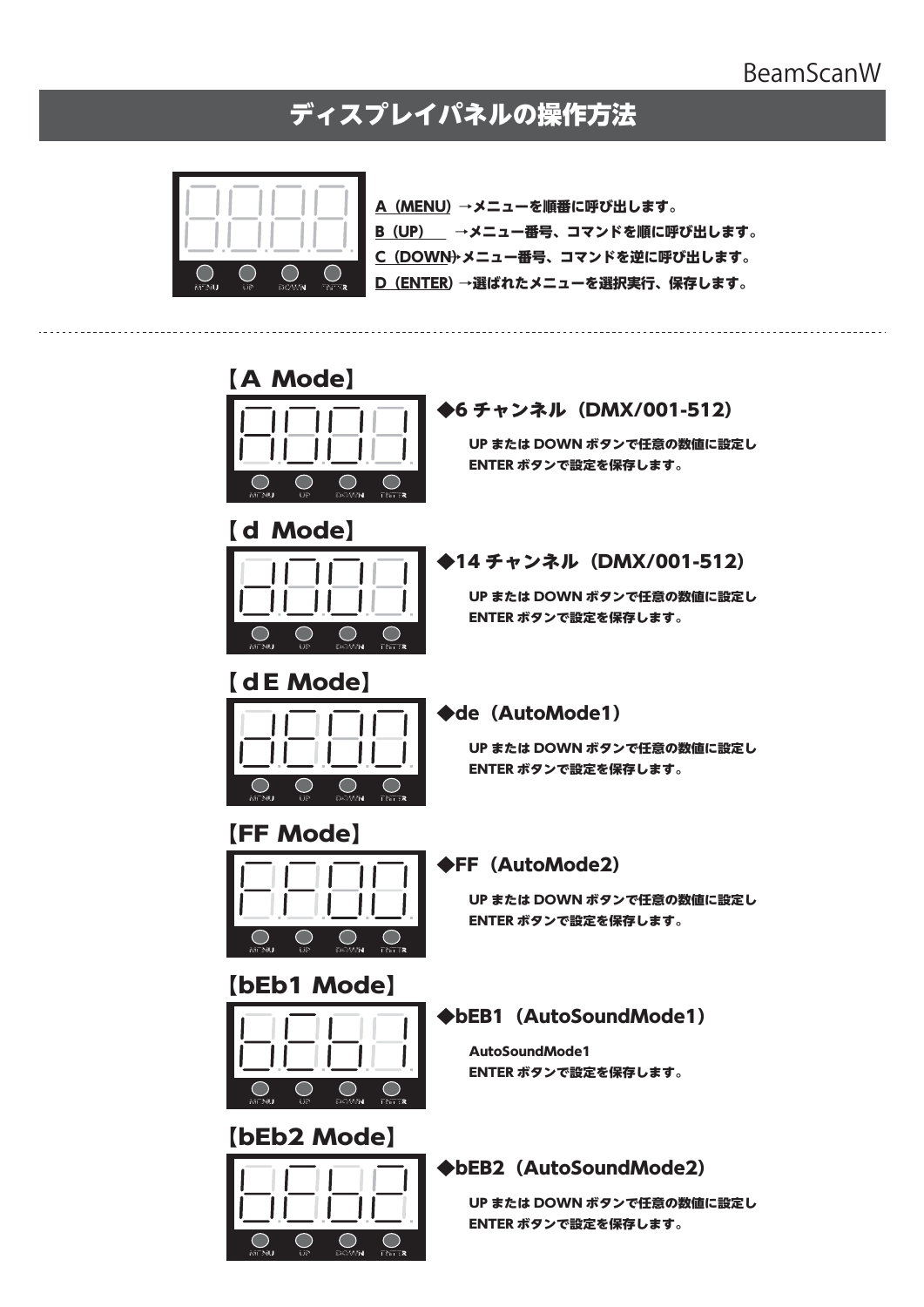## **DMX512 6channel**

| No                      | <b>Display</b>         | <b>Function</b>                                                                                                                                                                                                  |
|-------------------------|------------------------|------------------------------------------------------------------------------------------------------------------------------------------------------------------------------------------------------------------|
| 1                       | <b>Motor</b>           | <b>Motor position</b>                                                                                                                                                                                            |
| $\overline{2}$          | <b>Moto</b>            | <b>Motor speed</b>                                                                                                                                                                                               |
| $\mathbf{3}$            | <b>Master dimming</b>  | <b>White Master</b>                                                                                                                                                                                              |
| $\overline{\mathbf{4}}$ | <b>Master strobe</b>   | <b>Master strobe</b>                                                                                                                                                                                             |
| 5                       | <b>Function choose</b> | $0 - 20$<br>DMX 10 channel control<br>$21 - 70$<br><b>Saltus step</b><br>71-120<br><b>Guadual change</b><br>121-170 Pulse change<br><b>171-220 Running</b><br>221-240 Sound control 1<br>241-255 Sound control 2 |
| 6                       | <b>Fuction speed</b>   | Function speed , from slow to fast                                                                                                                                                                               |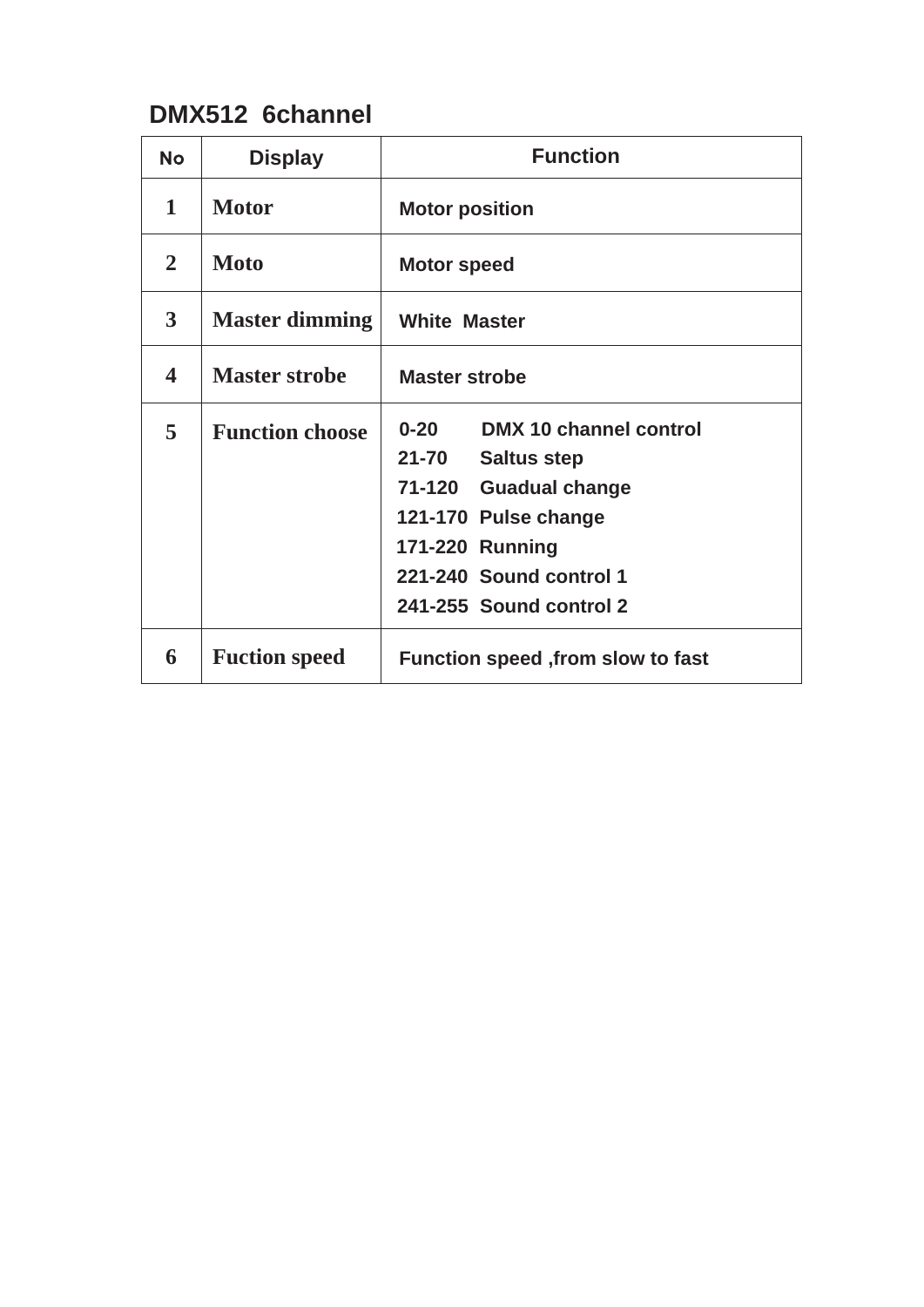## **DMX512 14channel**

| <b>No</b>               | <b>Display</b>         | <b>Function</b>                                                                                                                                                                                 |
|-------------------------|------------------------|-------------------------------------------------------------------------------------------------------------------------------------------------------------------------------------------------|
| $\mathbf 1$             | <b>Motor</b>           | <b>Motor position</b>                                                                                                                                                                           |
| $\overline{2}$          | <b>Moto</b>            | <b>Motor speed</b>                                                                                                                                                                              |
| $\overline{\mathbf{3}}$ | <b>Master dimming</b>  | <b>White Master</b>                                                                                                                                                                             |
| $\overline{\mathbf{4}}$ | <b>Master strobe</b>   | <b>Master strobe</b>                                                                                                                                                                            |
| 5                       | <b>Function choose</b> | $0 - 20$<br><b>DMX 10 channel control</b><br>21-70 Saltus step<br>71-120 Guadual change<br>121-170 Pulse change<br><b>171-220 Running</b><br>221-240 Sound control 1<br>241-255 Sound control 2 |
| 6                       | <b>Fuction speed</b>   | Function speed , from slow to fast                                                                                                                                                              |
| 7                       | <b>White 01</b>        |                                                                                                                                                                                                 |
| 8                       | <b>White 02</b>        |                                                                                                                                                                                                 |
| 9                       | <b>White 03</b>        |                                                                                                                                                                                                 |
| 10                      | <b>White 04</b>        |                                                                                                                                                                                                 |
| 11                      | <b>Wnite 05</b>        |                                                                                                                                                                                                 |
| 12                      | <b>White 06</b>        |                                                                                                                                                                                                 |
| 13                      | <b>White 07</b>        |                                                                                                                                                                                                 |
| 14                      | <b>White 08</b>        |                                                                                                                                                                                                 |